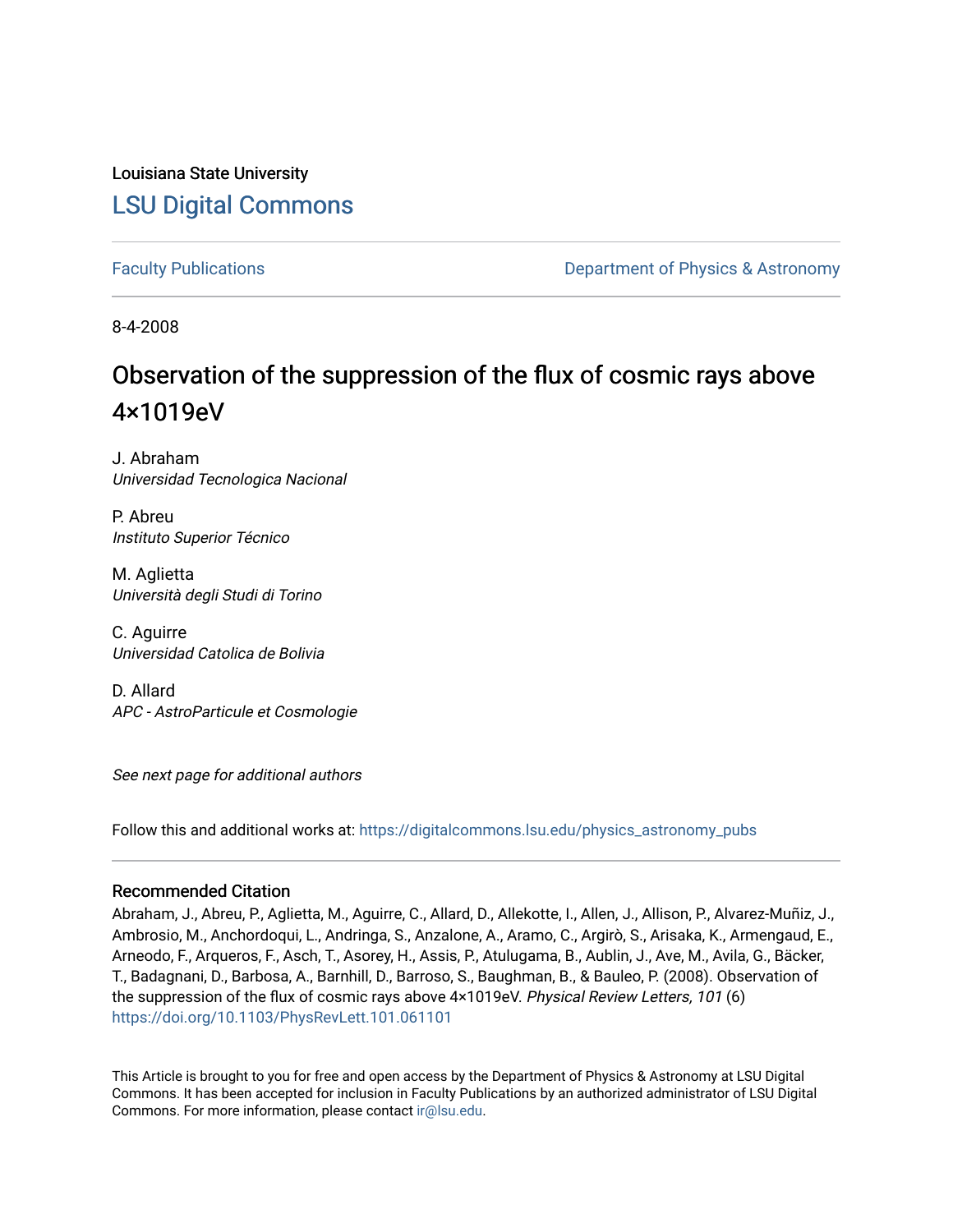#### Authors

J. Abraham, P. Abreu, M. Aglietta, C. Aguirre, D. Allard, I. Allekotte, J. Allen, P. Allison, J. Alvarez-Muñiz, M. Ambrosio, L. Anchordoqui, S. Andringa, A. Anzalone, C. Aramo, S. Argirò, K. Arisaka, E. Armengaud, F. Arneodo, F. Arqueros, T. Asch, H. Asorey, P. Assis, B. S. Atulugama, J. Aublin, M. Ave, G. Avila, T. Bäcker, D. Badagnani, A. F. Barbosa, D. Barnhill, S. L.C. Barroso, B. Baughman, and P. Bauleo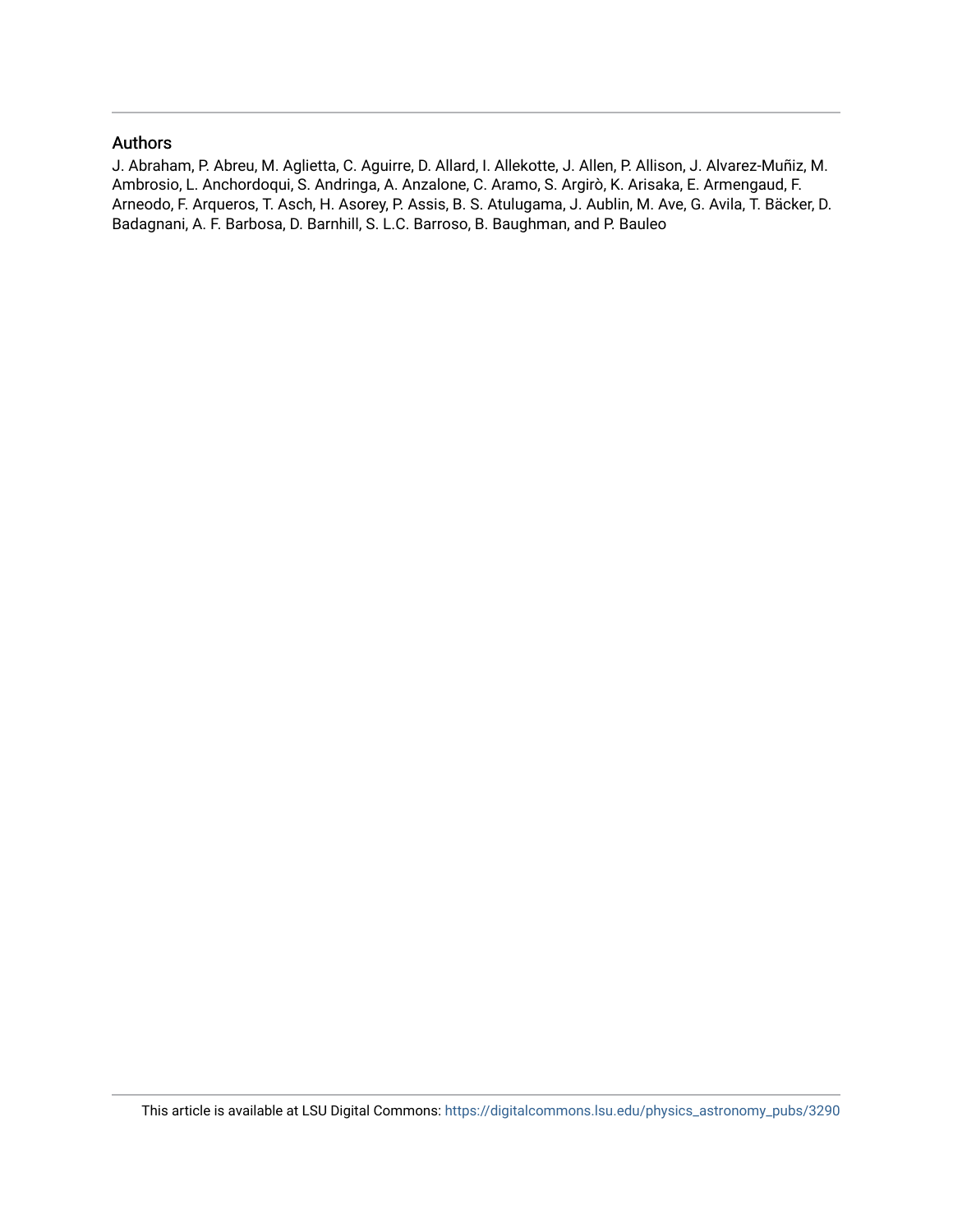## **PUBLISHED VERSION**

Abraham, J.;...; Clay, Roger William; Colombo, E.;...; Dawson, Bruce Robert; de Almeida, R. M.; ... et al.; Pierre Auger Collaboration [Observation of the suppression of the flux of cosmic rays above 4×1019 eV](http://hdl.handle.net/2440/47607) Physical Review Letters, 2008; 101(6):061101

©2008 American Physical Society

<http://link.aps.org/doi/10.1103/PhysRevLett.101.061101>

### **PERMISSIONS**

<http://publish.aps.org/authors/transfer-of-copyright-agreement>

"The author(s), and in the case of a Work Made For Hire, as defined in the U.S. Copyright Act, 17 U.S.C.

§101, the employer named [below], shall have the following rights (the "Author Rights"):

[...]

3. The right to use all or part of the Article, including the APS-prepared version without revision or modification, on the author(s)' web home page or employer's website and to make copies of all or part of the Article, including the APS-prepared version without revision or modification, for the author(s)' and/or the employer's use for educational or research purposes."

 $10^{th}$  May 2013

<http://hdl.handle.net/2440/47607>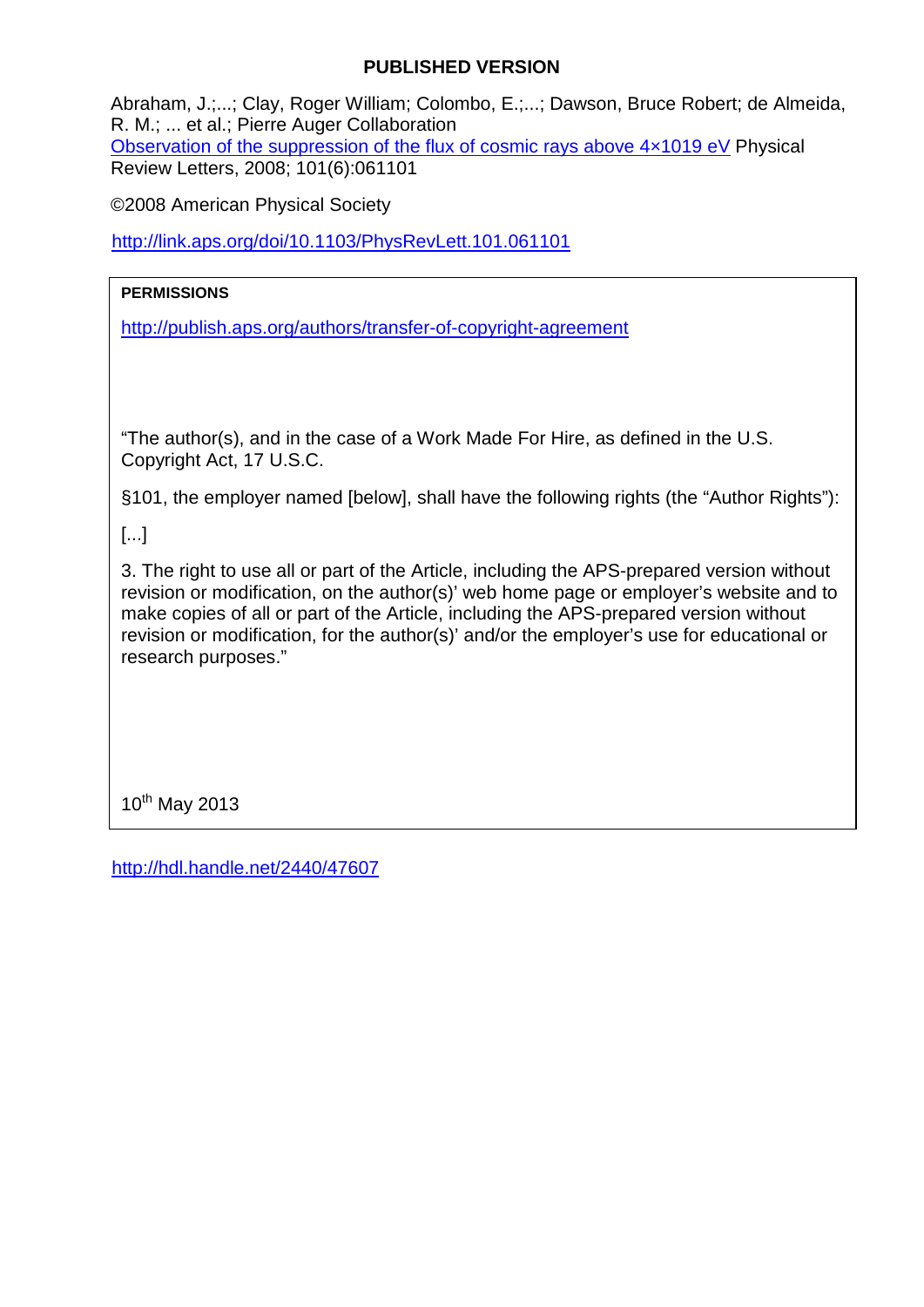#### **Observation of the Suppression of the Flux of Cosmic Rays above**  $4 \times 10^{19}$  **eV**

J. Abraham,<sup>1</sup> P. Abreu,<sup>2</sup> M. Aglietta,<sup>3</sup> C. Aguirre,<sup>4</sup> D. Allard,<sup>5</sup> I. Allekotte,<sup>6</sup> J. Allen,<sup>7</sup> P. Allison,<sup>8</sup> J. Alvarez-Muñiz,<sup>9</sup> M. Ambrosio,<sup>10</sup> L. Anchordoqui,<sup>11,12</sup> S. Andringa,<sup>2</sup> A. Anzalone,<sup>13</sup> C. Aramo,<sup>10</sup> S. Argirò,<sup>14</sup> K. Arisaka,<sup>15</sup> E. Armengaud,<sup>5</sup> F. Arneodo,<sup>16</sup> F. Arqueros,<sup>17</sup> T. Asch,<sup>18</sup> H. Asorey,<sup>19</sup> P. Assis,<sup>2</sup> B. S. Atulugama,<sup>20</sup> J. Aublin,<sup>21</sup> M. Ave,<sup>22</sup> G. Avila,<sup>23</sup> T. Bäcker,<sup>24</sup> D. Badagnani,<sup>25</sup> A. F. Barbosa,<sup>26</sup> D. Barnhill,<sup>15</sup> S. L. C. Barroso,<sup>27</sup> B. Baughman,<sup>8</sup> P. Bauleo,<sup>28</sup> J. J. Beatty, <sup>8</sup> T. Beau, <sup>5</sup> B. R. Becker, <sup>29</sup> K. H. Becker, <sup>30</sup> J. A. Bellido, <sup>20</sup> S. BenZvi, <sup>31</sup> C. Berat, <sup>32</sup> T. Bergmann, <sup>33</sup> P. Bernardini,  $34$  X. Bertou,  $19$  P. L. Biermann,  $35$  P. Billoir,  $21$  O. Blanch-Bigas,  $21$  F. Blanco,  $17$  P. Blasi,  $36,37,38$  C. Bleve,  $39$ H. Blümer,<sup>33,40</sup> M. Boháčová,<sup>41</sup> C. Bonifazi,<sup>21,26</sup> R. Bonino,<sup>3</sup> J. Brack,<sup>28</sup> P. Brogueira,<sup>2</sup> W. C. Brown,<sup>42</sup> P. Buchholz,<sup>24</sup> A. Bueno,<sup>43</sup> R. E. Burton,<sup>44</sup> N. G. Busca,<sup>5</sup> K. S. Caballero-Mora,<sup>33</sup> B. Cai,<sup>45</sup> D. V. Camin,<sup>46</sup> L. Caramete,<sup>35</sup> R. Caruso,<sup>47</sup> W. Carvalho,<sup>48</sup> A. Castellina,<sup>3</sup> O. Catalano,<sup>13</sup> G. Cataldi,<sup>34</sup> L. Cazon,<sup>22</sup> R. Cester,<sup>14</sup> J. Chauvin,<sup>32</sup> A. Chiavassa,<sup>3</sup> J. A. Chinellato,<sup>49</sup> A. Chou,<sup>7,36</sup> J. Chudoba,<sup>41</sup> J. Chye,<sup>50</sup> P.D. J. Clark,<sup>51</sup> R. W. Clay,<sup>52</sup> E. Colombo,<sup>53</sup> R. Conceição,<sup>2</sup> B. Connolly,<sup>54</sup> F. Contreras,<sup>55</sup> J. Coppens,<sup>56,57</sup> A. Cordier,<sup>58</sup> U. Cotti,<sup>59</sup> S. Coutu,<sup>20</sup> C. E. Covault,<sup>44</sup> A. Creusot,<sup>60</sup> A. Criss,<sup>20</sup> J. Cronin,<sup>22</sup> A. Curutiu,<sup>35</sup> S. Dagoret-Campagne,<sup>58</sup> K. Daumiller,<sup>40</sup> B. R. Dawson,<sup>52</sup> R. M. de Almeida,<sup>49</sup> C. De Donato,  $^{46}$  S. J. de Jong,  $^{56}$  G. De La Vega,  $^{61}$  W. J. M. de Mello Junior,  $^{49}$  J. R. T. de Mello Neto,  $^{22,62}$  I. De Mitri,  $^{34}$ V. de Souza,<sup>33</sup> L. del Peral,<sup>63</sup> O. Deligny,<sup>64</sup> A. Della Selva,<sup>65</sup> C. Delle Fratte,<sup>66</sup> H. Dembinski,<sup>67</sup> C. Di Giulio,<sup>66</sup> J. C. Diaz,<sup>50</sup> P. N. Diep,<sup>68</sup> C. Dobrigkeit,<sup>49</sup> J. C. D'Olivo,<sup>69</sup> P. N. Dong,<sup>68</sup> D. Dornic,<sup>64</sup> A. Dorofeev,<sup>70</sup> J. C. dos Anjos,<sup>26</sup> M. T. Dova,<sup>25</sup> D. D'Urso,<sup>65</sup> I. Dutan,<sup>35</sup> M. A. DuVernois,<sup>71</sup> R. Engel,<sup>40</sup> L. Epele,<sup>25</sup> M. Erdmann,<sup>67</sup> C. O. Escobar,<sup>49</sup> A. Etchegoyen,<sup>72</sup> P. Facal San Luis,<sup>9</sup> H. Falcke,<sup>56,73</sup> G. Farrar,<sup>7</sup> A.C. Fauth,<sup>49</sup> N. Fazzini,<sup>36</sup> F. Ferrer,<sup>44</sup> A. Ferrero,<sup>53</sup> B. Fick,  $^{50}$  A. Filevich,  $^{53}$  A. Filipčič,  $^{74,60}$  I. Fleck,  $^{24}$  C.E. Fracchiolla,  $^{75}$  W. Fulgione,  $^{3}$  B. García,  $^{1}$  D. García Gámez,  $^{43}$ D. Garcia-Pinto,<sup>17</sup> X. Garrido,<sup>58</sup> H. Geenen,<sup>30</sup> G. Gelmini,<sup>15</sup> H. Gemmeke,<sup>18</sup> P.L. Ghia,<sup>64,3</sup> M. Giller,<sup>76</sup> H. Glass,<sup>36</sup> M. S. Gold,<sup>29</sup> G. Golup,<sup>77</sup> F. Gomez Albarracin,<sup>25</sup> M. Gómez Berisso,<sup>77</sup> P. Gonçalves,<sup>2</sup> M. Gonçalves do Amaral,<sup>78</sup> D. Gonzalez,<sup>33</sup> J. G. Gonzalez,<sup>70</sup> M. González,<sup>79</sup> D. Góra,<sup>33,80</sup> A. Gorgi,<sup>3</sup> P. Gouffon,<sup>48</sup> V. Grassi,<sup>46</sup> A. F. Grillo,<sup>16</sup> C. Grunfeld,<sup>25</sup> Y. Guardincerri,<sup>81</sup> F. Guarino,<sup>65</sup> G. P. Guedes,<sup>82</sup> J. Gutiérrez,<sup>63</sup> J. D. Hague,<sup>29</sup> V. Halenka,<sup>41</sup> J. C. Hamilton,<sup>5</sup> P. Hansen,<sup>25</sup> D. Harari,<sup>77</sup> S. Harmsma,  $83,57$  J. L. Harton,  $64,28$  A. Haungs,  $40$  T. Hauschildt,  $3$  M. D. Healy,  $15$  T. Hebbeker,  $67$ G. Hebrero, <sup>63</sup> D. Heck, <sup>40</sup> C. Hojvat, <sup>36</sup> V. C. Holmes, <sup>52</sup> P. Homola, <sup>80</sup> J. R. Hörandel, <sup>56</sup> A. Horneffer, <sup>56</sup> M. Hrabovský, <sup>41</sup> T. Huege,<sup>40</sup> M. Hussain,<sup>60</sup> M. Iarlori,<sup>37</sup> A. Insolia,<sup>47</sup> F. Ionita,<sup>22</sup> A. Italiano,<sup>47</sup> M. Kaducak,<sup>36</sup> K. H. Kampert,<sup>30</sup> T. Karova,<sup>41</sup> P. Kasper,<sup>36</sup> B. Kégl,<sup>58</sup> B. Keilhauer,<sup>33</sup> E. Kemp,<sup>49</sup> R. M. Kieckhafer,<sup>50</sup> H. O. Klages,<sup>40</sup> M. Kleifges,<sup>18</sup> J. Kleinfeller,<sup>40</sup> R. Knapik,<sup>28</sup> J. Knapp,<sup>39</sup> D.-H. Koang,<sup>32</sup> A. Krieger,<sup>53</sup> O. Krömer,<sup>18</sup> D. Kuempel,<sup>30</sup> N. Kunka,<sup>18</sup> A. Kusenko,<sup>15</sup> G. La Rosa,<sup>13</sup> C. Lachaud,<sup>5</sup> B. L. Lago,<sup>62</sup> D. Lebrun,<sup>32</sup> P. Lebrun,<sup>36</sup> J. Lee,<sup>15</sup> M. A. Leigui de Oliveira,<sup>84</sup> A. Letessier-Selvon,<sup>21</sup> M. Leuthold,<sup>67</sup> I. Lhenry-Yvon,<sup>64</sup> R. López,<sup>85</sup> A. Lopez Agüera,<sup>9</sup> J. Lozano Bahilo,<sup>43</sup> A. Lucero,<sup>86</sup> R. Luna García,<sup>79</sup> M. C. Maccarone,<sup>13</sup> C. Macolino,<sup>37</sup> S. Maldera,<sup>3</sup> G. Mancarella,<sup>34</sup> M. E. Manceñido,<sup>25</sup> D. Mandat,<sup>41</sup> P. Mantsch,<sup>36</sup> A. G. Mariazzi,<sup>25</sup> I. C. Maris,<sup>33</sup> H. R. Marquez Falcon,<sup>59</sup> D. Martello,<sup>34</sup> J. Martínez,<sup>79</sup> O. Martínez Bravo,<sup>85</sup> H. J. Mathes,<sup>40</sup> J. Matthews,<sup>70,87</sup> J. A. J. Matthews,<sup>29</sup> G. Matthiae,<sup>66</sup> D. Maurizio,<sup>14</sup> P. O. Mazur,<sup>36</sup> T. McCauley,<sup>12</sup> M. McEwen,<sup>63</sup> R. R. McNeil,<sup>70</sup> M. C. Medina,<sup>72</sup> G. Medina-Tanco,<sup>69</sup> D. Melo,<sup>14,53</sup> E. Menichetti,<sup>14</sup> A. Menschikov,<sup>18</sup> C. Meurer,<sup>40</sup> R. Meyhandan,<sup>83</sup> M. I. Micheletti,<sup>72</sup> G. Miele,<sup>65</sup> W. Miller,<sup>29</sup> S. Mollerach,<sup>77</sup> M. Monasor,<sup>17,63</sup> D. Monnier Ragaigne,<sup>58</sup> F. Montanet,<sup>32</sup> B. Morales,<sup>69</sup> C. Morello,<sup>3</sup> J.C. Moreno,<sup>25</sup> C. Morris,<sup>8</sup> M. Mostafá,<sup>88</sup> M. A. Muller,<sup>49</sup> R. Mussa,<sup>14</sup> G. Navarra,<sup>3</sup> J. L. Navarro,<sup>43</sup> S. Navas,<sup>43</sup> P. Necesal,<sup>41</sup> L. Nellen,<sup>69</sup> C. Newman-Holmes,<sup>36</sup> D. Newton,<sup>39</sup> P. T. Nhung,<sup>68</sup> N. Nierstenhoefer,<sup>30</sup> D. Nitz,<sup>50</sup> D. Nosek,<sup>89</sup> L. Nožka,<sup>41</sup> J. Oehlschläger,<sup>40</sup> T. Ohnuki,<sup>15</sup> A. Olinto,<sup>5,22</sup> V. M. Olmos-Gilbaja,<sup>9</sup> M. Ortiz,<sup>17</sup> F. Ortolani,<sup>66</sup> S. Ostapchenko,<sup>33</sup> L. Otero,<sup>1</sup> N. Pacheco,<sup>63</sup> D. Pakk Selmi-Dei,<sup>49</sup> M. Palatka,<sup>41</sup> J. Pallotta,<sup>90</sup> G. Parente,<sup>9</sup> E. Parizot,<sup>5</sup> S. Parlati,<sup>16</sup> S. Pastor,<sup>91</sup> M. Patel,<sup>39</sup> T. Paul,<sup>12</sup> V. Pavlidou,<sup>22</sup> K. Payet,<sup>32</sup> M. Pech,<sup>41</sup> J. Pękala,<sup>80</sup> R. Pelayo,<sup>79</sup> I. M. Pepe,<sup>92</sup> L. Perrone,<sup>93</sup> R. Pesce,<sup>94,37</sup> S. Petrera,<sup>37</sup> P. Petrinca,<sup>66</sup> Y. Petrov,<sup>28</sup> A. Pichel,<sup>95</sup> R. Piegaia,<sup>81</sup> T. Pierog,<sup>40</sup> M. Pimenta,<sup>2</sup> T. Pinto,<sup>91</sup> V. Pirronello,<sup>47</sup> O. Pisanti,<sup>65</sup> M. Platino,<sup>53</sup> J. Pochon,<sup>19</sup> P. Privitera,<sup>22,66</sup> M. Prouza,<sup>41</sup> E. J. Quel,<sup>90</sup> J. Rautenberg,<sup>30</sup> A. Redondo,<sup>63</sup> S. Reucroft,<sup>12</sup> B. Revenu,<sup>5</sup> F. A. S. Rezende,<sup>26</sup> J. Ridky,<sup>41</sup> S. Riggi,<sup>47</sup> M. Risse,<sup>30</sup> C. Rivière,<sup>32</sup> V. Rizi,<sup>37</sup> M. Roberts,<sup>20</sup> C. Robledo,<sup>85</sup> G. Rodriguez, <sup>9</sup> J. Rodriguez Martino, <sup>47</sup> J. Rodriguez Rojo, <sup>55</sup> I. Rodriguez-Cabo, <sup>9</sup> M. D. Rodríguez-Frías, <sup>63</sup> G. Ros, <sup>17,63</sup> J. Rosado,<sup>17</sup> M. Roth,<sup>40</sup> B. Rouillé-d'Orfeuil,<sup>5</sup> E. Roulet,<sup>77</sup> A. C. Rovero,<sup>95</sup> F. Salamida,<sup>37</sup> H. Salazar,<sup>85</sup> G. Salina,<sup>66</sup> F. Sánchez,<sup>69</sup> M. Santander,<sup>55</sup> C. E. Santo,<sup>2</sup> E. M. Santos,<sup>21</sup> F. Sarazin,<sup>96</sup> S. Sarkar,<sup>97</sup> R. Sato,<sup>55</sup> V. Scherini,<sup>30</sup> H. Schieler,<sup>40</sup> A. Schmidt,<sup>18</sup> F. Schmidt,<sup>22</sup> T. Schmidt,<sup>33</sup> O. Scholten,<sup>83</sup> P. Schovánek,<sup>41</sup> F. Schroeder,<sup>40</sup> S. Schulte,<sup>67</sup> F. Schüssler,<sup>40</sup> S. J. Sciutto,<sup>25</sup> M. Scuderi,<sup>47</sup> A. Segreto,<sup>13</sup> D. Semikoz,<sup>5</sup> M. Settimo,<sup>34</sup> R. C. Shellard,<sup>26,75</sup> I. Sidelnik,<sup>72</sup> B. B. Siffert,<sup>62</sup>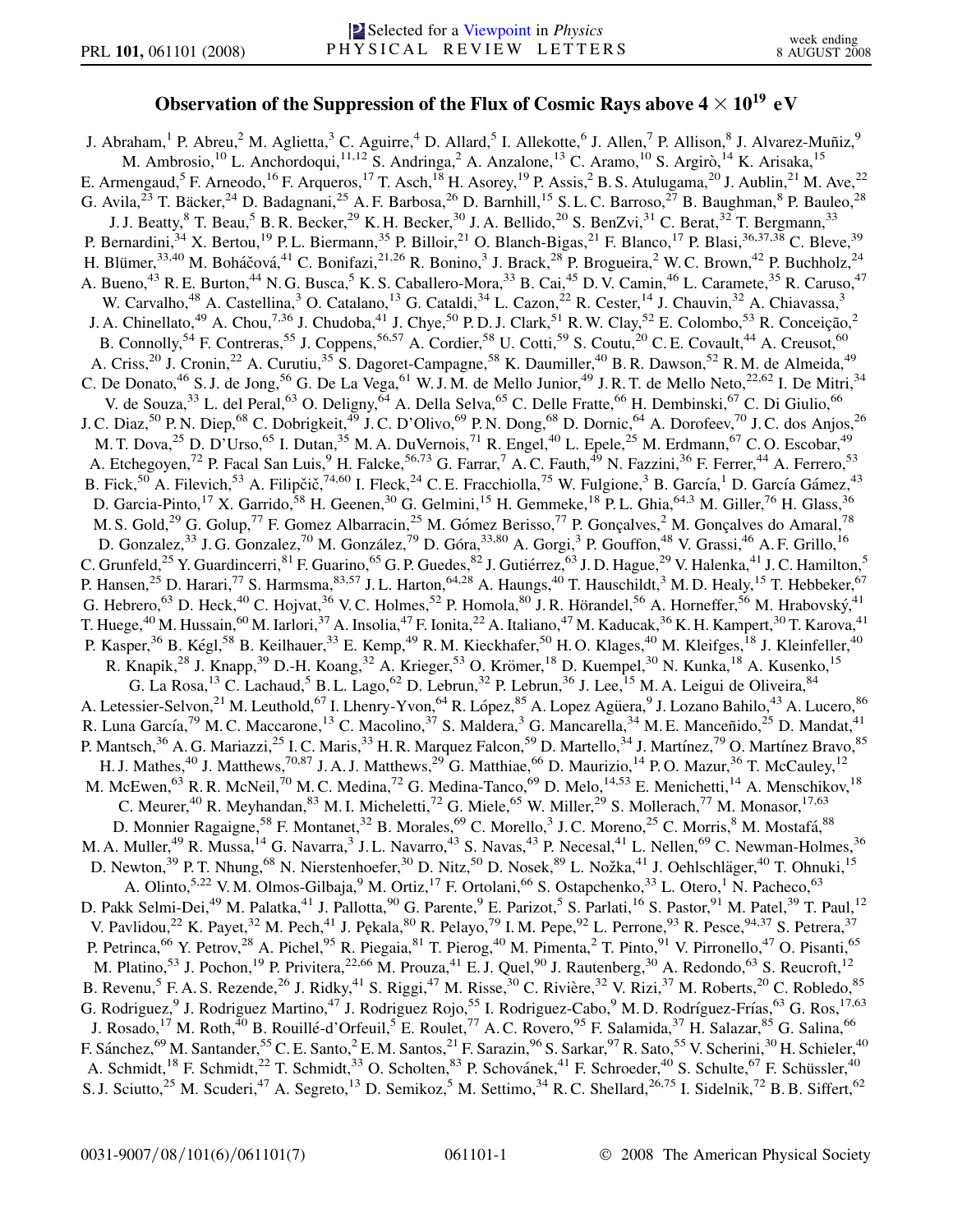G. Sigl,<sup>5</sup> N. Smetniansky De Grande,<sup>53</sup> A. Smiałkowski,<sup>76</sup> R. Šmída,<sup>41</sup> A. G. K. Smith,<sup>52</sup> B. E. Smith,<sup>39</sup> G. R. Snow,<sup>98</sup> P. Sokolsky,<sup>88</sup> P. Sommers,<sup>20</sup> J. Sorokin,<sup>52</sup> H. Spinka,<sup>99,36</sup> R. Squartini,<sup>55</sup> E. Strazzeri,<sup>66</sup> A. Stutz,<sup>32</sup> F. Suarez,<sup>3</sup> T. Suomijärvi,<sup>64</sup> A. D. Supanitsky,<sup>69</sup> M. S. Sutherland,<sup>8</sup> J. Swain,<sup>12</sup> Z. Szadkowski,<sup>76</sup> J. Takahashi,<sup>49</sup> A. Tamashiro,<sup>95</sup> A. Tamburro,<sup>33</sup> T. Tarutina,<sup>25</sup> O. Taşcău,<sup>30</sup> R. Tcaciuc,<sup>24</sup> N. T. Thao,<sup>68</sup> D. Thomas,<sup>88</sup> R. Ticona,<sup>100</sup> J. Tiffenberg,<sup>81</sup> C. Timmermans, <sup>57,56</sup> W. Tkaczyk, <sup>76</sup> C. J. Todero Peixoto, <sup>49</sup> B. Tomé, <sup>2</sup> A. Tonachini, <sup>14</sup> I. Torres, <sup>85</sup> P. Travnicek, <sup>41</sup> A. Tripathi,<sup>15</sup> G. Tristram,<sup>5</sup> D. Tscherniakhovski,<sup>18</sup> V. Tuci,<sup>66</sup> M. Tueros,<sup>25,101</sup> V. Tunnicliffe,<sup>51</sup> R. Ulrich,<sup>40</sup> M. Unger,<sup>40</sup> M. Urban,<sup>58</sup> J. F. Valdés Galicia,<sup>69</sup> I. Valiño,<sup>9</sup> L. Valore,<sup>65</sup> A. M. van den Berg,<sup>83</sup> V. van Elewyck,<sup>64</sup> R. A. Vázquez,<sup>9</sup> D. Veberič, <sup>60,74</sup> A. Veiga, <sup>25</sup> A. Velarde, <sup>100</sup> T. Venters, <sup>22</sup> V. Verzi, <sup>66</sup> M. Videla, <sup>61</sup> L. Villaseñor, <sup>59</sup> S. Vorobiov, <sup>60</sup> L. Voyvodic,<sup>36</sup> H. Wahlberg,<sup>25</sup> P. Wahrlich,<sup>52</sup> O. Wainberg,<sup>86</sup> P. Walker,<sup>51</sup> D. Warner,<sup>28</sup> A. A. Watson,<sup>39</sup> S. Westerhoff,<sup>31</sup> G. Wieczorek,<sup>76</sup> L. Wiencke,<sup>96</sup> B. Wilczyńska,<sup>80</sup> H. Wilczyński,<sup>80</sup> C. Wileman,<sup>39</sup> M. G. Winnick,<sup>52</sup> H. Wu,<sup>58</sup> B. Wundheiler,<sup>53</sup> T. Yamamoto,<sup>22</sup> P. Younk,<sup>88</sup> E. Zas,<sup>9</sup> D. Zavrtanik,<sup>60,74</sup> M. Zavrtanik,<sup>60,74</sup> I. Zaw,<sup>7</sup> A. Zepeda, $^{79}$  and M. Ziolkowski $^{24}$ 

(The Pierre Auger Collaboration)

<sup>1</sup> Universidad Tecnológica Nacional, FR-Mendoza, Argentina<sup>2</sup> *LIP* and Institute Superior Técnico, Lisboa, Portugal

<sup>2</sup>LIP and Instituto Superior Técnico, Lisboa, Portugal<br><sup>3</sup>Istitute di Fisica delle Spazie Interplanetario (IMAE), Università di Terino and

*Istituto di Fisica dello Spazio Interplanetario (INAF), Universita` di Torino and Sezione INFN, Torino, Italy* <sup>4</sup>

*Universidad Catolica de Bolivia, La Paz, Bolivia* <sup>5</sup>

*Laboratoire AstroParticule et Cosmologie, Universite´ Paris 7, IN2P3/CNRS, Paris, France* <sup>6</sup>

*Centro Ato´mico Bariloche, Comision Nacional de Energı´a Ato´mica and Instituto Balseiro (CNEA-UNC),*

*San Carlos de Bariloche, Argentina* <sup>7</sup>

*New York University, New York, New York, USA*

<sup>8</sup>Ohio State University, Columbus, Ohio, USA

<sup>9</sup> Universidad de Santiago de Compostela, Spain

<sup>9</sup>Universidad de Santiago de Compostela, Spain<br>
<sup>10</sup>Secione INFN di Napoli, Napoli, Italy<br>
<sup>11</sup>University of Wisconsin, Milwaukee, Wisconsin, USA<br>
<sup>12</sup>Istituto di Astrofisica Spaziale e Fisica Cosmica di Palermo (INAF),

 $\begin{array}{r} \begin{array}{c} \begin{array}{c} \begin{array}{c} \begin{array}{c} \begin{array}{c} \begin{array}{c} \begin{array}{c} \begin{array}{c} \begin{array}{c} \begin{array}{c} \begin{array}{c} \begin{array}{c} \end{array}{\end{array}} \end{array} & \begin{array}{c} \begin{array}{c} \end{array}{\end{array}} \end{array} & \begin{array}{c} \end{array} & \begin{array}{c} \end{array} & \begin{array}{c} \end{array} & \end{array} & \begin{array}{c} \end{array} & \begin{array}{c} \text{M}{\end{array} & \text{M}{\end$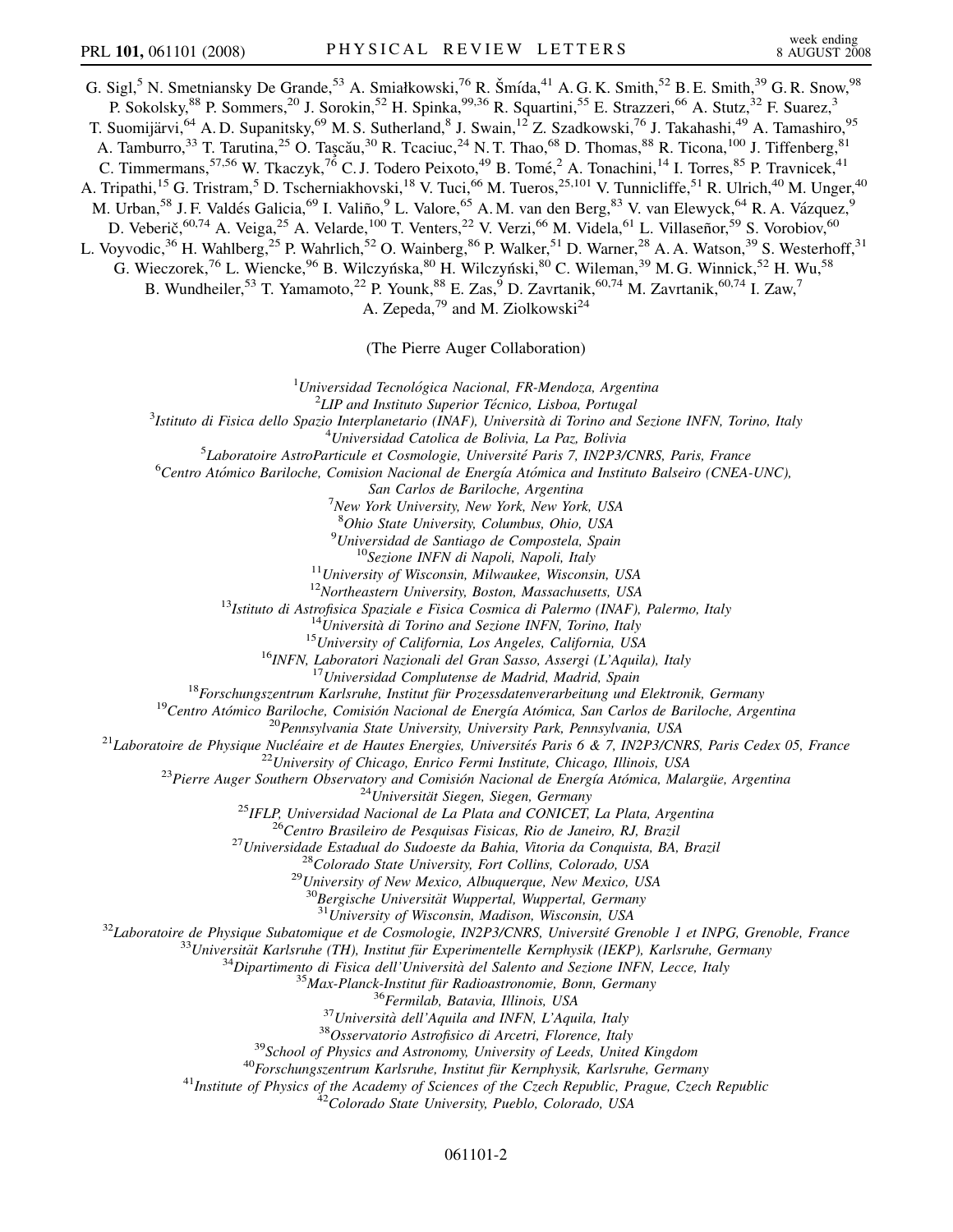<sup>43</sup>*Universidad de Granada & C.A.F.P.E., Granada, Spain* <sup>44</sup>*Case Western Reserve University, Cleveland, Ohio, USA* <sup>45</sup>*University of Minnesota, Minneapolis, Minnesota, USA* <sup>46</sup>*Universita` di Milano and Sezione INFN, Milan, Italy* <sup>47</sup>*Universita` di Catania and Sezione INFN, Catania, Italy* <sup>48</sup>*Universidade de Sao Paulo, Instituto de Fisica, Sao Paulo, SP, Brazil* <sup>49</sup>*Universidade Estadual de Campinas, IFGW, Campinas, SP, Brazil* <sup>51</sup>Institute of Integrated Information Systems, University of Leeds, United Kingdom<br><sup>52</sup>University of Adelaide, Adelaide, S.A., Australia<br><sup>53</sup>Laboratorio Tandar, Centro Atómico Constituyentes, CNEA, Buenos Aires, Argenti <sup>25</sup> Ferra Auger Southern Observatory, Malargia, Argentina<br>
<sup>25</sup> Funderalis, <sup>25</sup> SIKHEF, Amsterdam, Neiherlands<br>
<sup>25</sup> Eubertative de l'Accélérateur Linéaire, Université Paris-Sud, IN2P VCNRS, Orsoy, France<br>
<sup>25</sup> Laborat <sup>88</sup>Charles University of Utah, Salt Lake City, Utah, USA<br><sup>89</sup>Charles University, Institute of Particle & Nuclear Physics, Prague, Czech Republic<br><sup>90</sup>Centro de Investigaciones en Láseres y Aplicaciones, CITER and CONICET, (Received 11 April 2008; published 4 August 2008)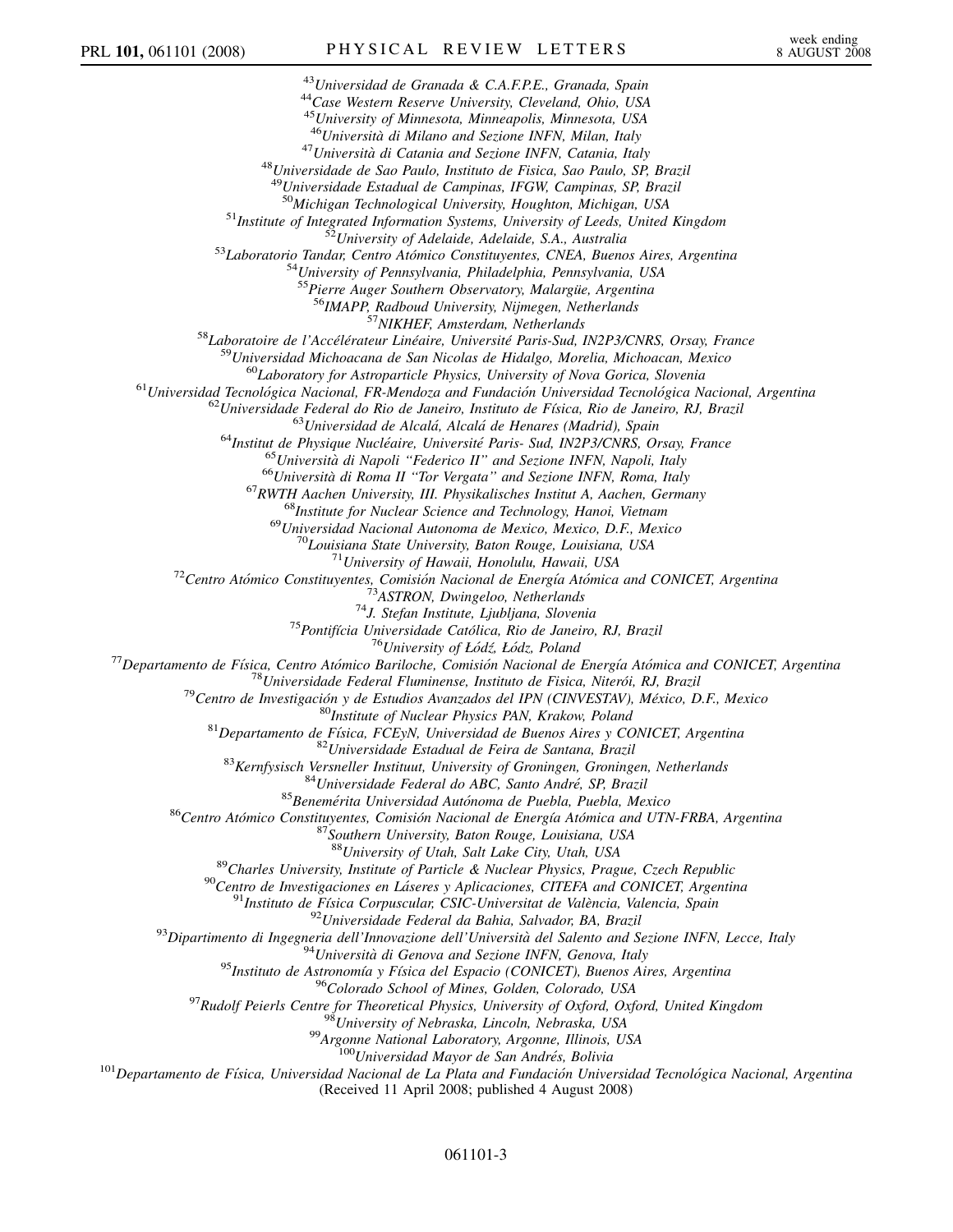The energy spectrum of cosmic rays above  $2.5 \times 10^{18}$  eV, derived from 20 000 events recorded at the Pierre Auger Observatory, is described. The spectral index  $\gamma$  of the particle flux,  $J \propto E^{-\gamma}$ , at energies between  $4 \times 10^{18}$  eV and  $4 \times 10^{19}$  eV is 2.69  $\pm$  0.02(stat)  $\pm$  0.06(syst), steepening to 4.2  $\pm$  0.4(stat)  $\pm$ 0.06(syst) at higher energies. The hypothesis of a single power law is rejected with a significance greater than 6 standard deviations. The data are consistent with the prediction by Greisen and by Zatsepin and Kuz'min.

DOI: [10.1103/PhysRevLett.101.061101](http://dx.doi.org/10.1103/PhysRevLett.101.061101) PACS numbers: 98.70.Sa, 95.85.Ry, 96.50.sb, 96.50.sd

We report a measurement of the energy spectrum of cosmic rays showing that the flux is strongly suppressed above  $4 \times 10^{19}$  eV. This is in accord with the 1966 prediction of Greisen [[1\]](#page-8-0) and of Zatsepin and Kuz'min [\[2\]](#page-8-1) (GZK) that the spectrum should steepen around  $5 \times$  $10^{19}$  eV as cosmic rays from cosmologically distant sources suffer energy losses when propagating through the cosmic microwave radiation. With an exposure twice that of HiRes [[3](#page-9-0)] and 4 times that of AGASA [\[4](#page-9-1)], our evidence supports the recent report of the former.

The Pierre Auger Observatory, located near Malargue (Argentina) at 1400 m a.s.l., is used to measure the properties of extensive air showers (EAS) produced by the highest-energy cosmic rays. At ground level, the electrons, photons, and muons of EAS can be detected using instruments deployed in a large surface array. Additionally, as EAS move through the atmosphere, ultraviolet light is emitted from nitrogen excited by charged particles. This fluorescence light is proportional to the energy deposited by the shower along its path [[5\]](#page-9-2). The Observatory uses 1600 water-Cherenkov detectors, each containing 12 tonnes of water, viewed by three  $9''$  photomultipliers, to detect the photons and charged particles. The surface detectors are laid out over  $3000 \text{ km}^2$  on a triangular grid of 1.5 km spacing and is overlooked by 4 fluorescence detectors. Each fluorescence detector (FD), located on the perimeter of the area, houses 6 telescopes. EAS detected by both types of detector are hybrid events and play a key role in the analysis. The field of view of each telescope is  $30^{\circ}$  in azimuth, and  $1.5^{\circ} - 30^{\circ}$  in elevation. Light is focused on a camera containing 440 hexagonal pixels, of 18 cm<sup>2</sup>, at the focus of a 11 m<sup>2</sup> mirror. The design and status of the Observatory are described in [\[6,](#page-9-3)[7](#page-9-4)]. Between 1 Jan 2004 and 31 Aug 2007, the numbers of telescopes increased from 6 to 24 and of surface detectors from 154 to 1388. The analysis of data from this period is described.

A cosmic ray of  $10^{19}$  eV arriving vertically typically produces signals in 8 surface detectors. Using relative timing, the direction of such an event is reconstructed with an angular accuracy of about  $1^{\circ}$  [[8\]](#page-9-5). Signals are quantified in terms of the response of a surface detector (SD) to a muon travelling vertically and centrally through it (a vertical equivalent muon or VEM). Calibration of each SD is carried out continuously with 2% accuracy [\[9\]](#page-9-6). The signals are fitted in each event to find the VEM size at [10](#page-9-7)00 m,  $S(1000)$  [10]. The uncertainty in every  $S(1000)$  is found, accounting for statistical fluctuations of the signals, systematic uncertainties in the assumption of the falloff of signal with distance and the shower-to-shower fluctuations [\[8\]](#page-9-5). Above  $10^{19}$  eV, the uncertainty in  $S(1000)$  is about 10%.

The longitudinal development of EAS in the atmosphere is measured using the fluorescence detectors. The light produced is detected as a line of illuminated pixels in one or more FT cameras. The positions of these pixels and the arrival time of the light determine the shower direction. The signal, after correcting for attenuation due to Rayleigh and aerosol scattering, is proportional to the number of fluorescence photons emitted in the field of view of the pixel. Cherenkov light produced at angles close to the shower axis can be scattered towards the pixels: this contamination is accounted for [\[11\]](#page-9-8). A Gaisser-Hillas function [[12](#page-9-9)] is used to reconstruct the shower profile which provides a measurement of the energy of the EAS deposited in the atmosphere. To derive the primary energy, an estimate of the missing energy carried into the ground by muons and neutrinos must be made based on assumptions about the mass of cosmic rays and of the appropriate hadronic model. For a primary beam that is a  $50/50$ mixture of protons and iron, simulations of showers with the QGSJET01 model indicate a correction of 10% [[13](#page-9-10)]. The systematic uncertainty is  $4\%$  [\[14](#page-9-11)].

Detailed understanding of the fluorescence emission is needed for accurate energy determination. The absolute fluorescence yield in air at 293 K and 1013 h Pa from the 337 nm band is  $5.05 \pm 0.71$  photons/MeV of energy deposited [[15](#page-9-12)]. The wavelength and pressure dependence of the yield adopted follow [[16](#page-9-13)]. Systematic uncertainties in the FD energy measurement have been estimated. Measurements, made in combination with the fluorescence detectors, are used to measure the quality and transmission properties of the atmosphere. In particular, the vertical aerosol optical depth (VAOD) profile [\[17](#page-9-14)] is found every 15 min by observing the light scattered from a centrally located laser of an energy equivalent to a few  $10^{19}$  eV at 355 nm [\[18\]](#page-9-15) yielding an hourly average. The average correction to  $E_{FD}$  from the VAOD measurement is  $+5\%$ at  $3 \times 10^{18}$  eV rising to  $+18\%$  at  $5 \times 10^{19}$  eV, reflecting the increase of the average distance of such events from an FD. The absolute calibration of the telescopes is measured every few months and is constantly adjusted using relative calibrations [\[19\]](#page-9-16). The largest uncertainties are in the absolute fluorescence yield (14%), the absolute calibration of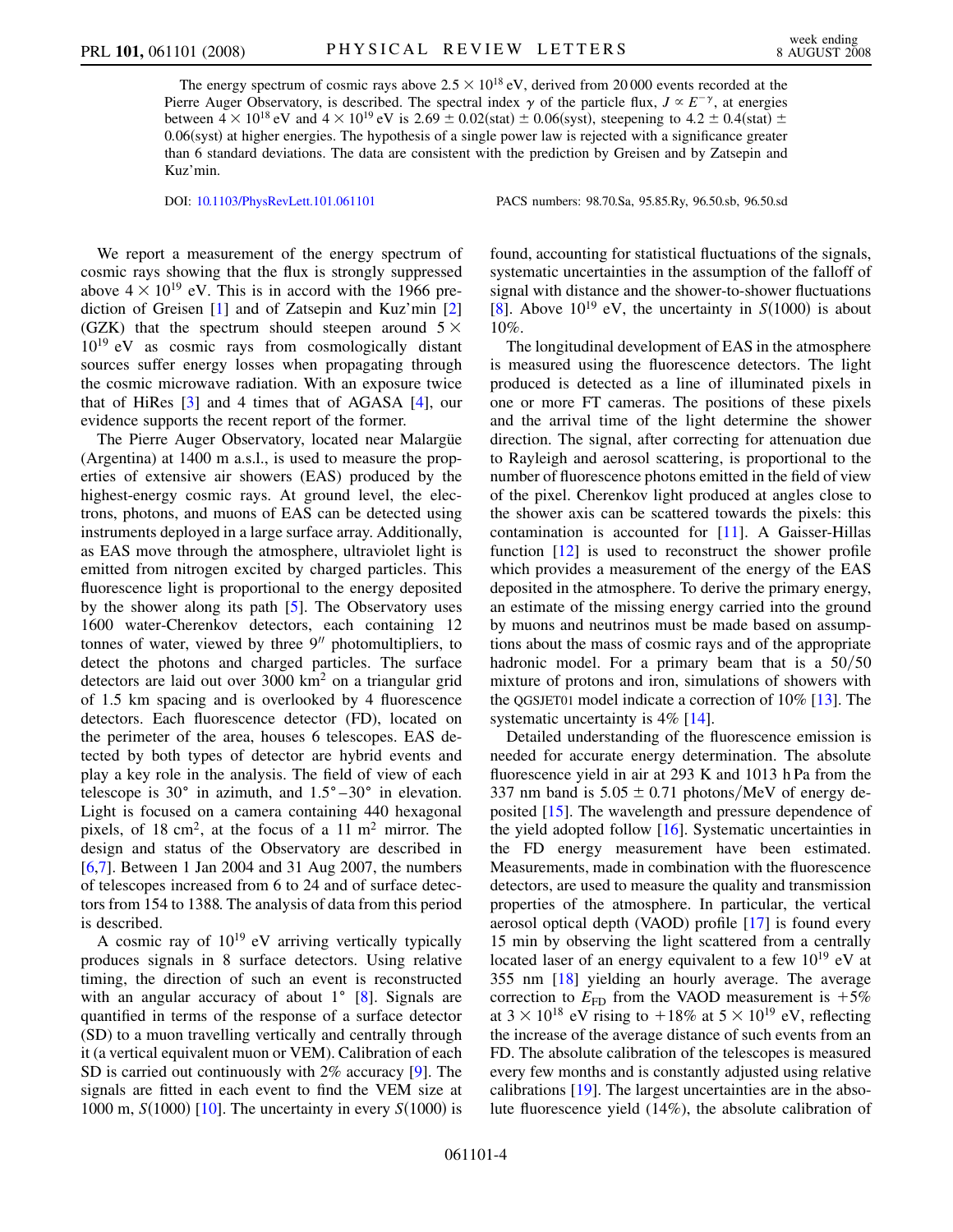the telescopes (10%), and the reconstruction method (10%). Systematic uncertainties from atmospheric aerosols, the dependence of the fluorescence spectrum on temperature and on humidity are each at the 5% level [[7](#page-9-4)[,20\]](#page-9-17). These uncertainties are independent and added in quadrature give 22% for  $E_{\text{FD}}$ .

The fluorescence detectors are operated on clear, moonless nights limiting the duty cycle to 13%. Showers detected by both the surface array and the FD (hybrid events) are more precisely reconstructed than surface array- or FDonly events [[7\]](#page-9-4) and are essential to the evaluation of systematic uncertainties. The hybrid events have an angular accuracy that improves from  $0.8^{\circ}$  at  $3 \times 10^{18}$  eV to 0.5 $^{\circ}$  above 10<sup>19</sup> eV. The surface array, with its near 100% duty cycle, gives the large sample used here. The comparison of the shower energy, measured using fluorescence, with the  $S(1000)$  for a subset of hybrid events is used to calibrate the energy scale for the array.

Only events with zenith angles less than  $60^\circ$  are used here. Candidate showers are selected on the basis of the topology and time compatibility of the triggered detectors [\[21\]](#page-9-18). The SD with the highest signal must be enclosed within an active hexagon, in which all six surrounding detectors were operational at the time of the event. Thus, it is guaranteed that the intersection of the axis of the shower with the ground is within the array, and that the shower is sampled sufficiently to make reliable measurements of  $S(1000)$  and of the shower axis. From the analysis of hybrid events, using only the fall of the signal size with distance, these criteria result in a combined trigger and reconstruction efficiency greater than 99% for energies above about  $3 \times 10^{18}$  eV; at  $2.5 \times 10^{18}$  eV, it is 90% [\[22\]](#page-9-19). The sensitive area has been calculated from the total area of the hexagons active every second.

The decrease of  $S(1000)$  with zenith angle arising from the attenuation of the shower and from geometrical effects is quantified by applying the constant integral intensity cut method [\[23\]](#page-9-20), justified by the approximately isotropic flux of primaries. An energy estimator for each event, independent of  $\theta$ , is  $S_{38^{\circ}}$ , the *S*(1000) that EAS would have produced had they arrived at the median zenith angle,  $38^\circ$  [\[24\]](#page-9-21). Using information from the fluorescence detectors, the energy corresponding to each  $S_{38}$  can be estimated almost entirely from data except for assumptions about the missing energy. The energy calibration is obtained from a subset of high-quality hybrid events, where the geometry of an event is determined from the times recorded at an FD, supplemented by the time at the SD with the highest signal, if it is within 750 m from the shower axis [\[25](#page-9-22)[,26\]](#page-9-23). It is also required that a reduced  $\chi^2$ is less than 2.5 for the fit of the longitudinal profile and that the depth of shower maximum be within the field of view of the telescopes. The fraction of the signal attributed to Cherenkov light must be less than 50%. Statistical uncertainties in  $S_{38}$ <sup>o</sup> and  $E_{FD}$  were assigned to each event: averaged over the sample, these were 16% and 8%, respectively.

The correlation of  $S_{38}$  with  $E_{FD}$  is shown in Fig. [1](#page-7-0), together with the least-squares fit of the data to a powerlaw,  $E_{\text{FD}} = aS_{38}^b$ . The best fit yields  $a = [1.49 \pm 1.49]$  $0.06(stat) \pm 0.12(syst)] \times 10^{17}$  eV and  $b = 1.08 \pm$  $0.01$ (stat)  $\pm 0.04$ (syst) with a reduced  $\chi^2$  of 1.1.  $S_{38}$ grows approximately linearly with energy. The energy resolution, estimated from the fractional difference between  $E_{\text{FD}}$  and the derived SD energy,  $E = aS^b_{38^\circ}$ , is shown inset. The root-mean-square deviation of the distribution is 19%, in good agreement with the quadratic sum of the  $S_{38}$ <sup>3</sup> and  $E_{FD}$  statistical uncertainties of 18%. The calibration accuracy at the highest energies is limited by the number of events: the most energetic is  $\sim 6 \times 10^{19}$  eV. The calibration at low energies extends below the range of interest.

The energy spectrum based on  $\sim$  20 000 events is shown in Fig. [2.](#page-8-2) Statistical uncertainties and 84% confidence-level limits are calculated according to [\[27\]](#page-9-24). Systematic uncertainties on the energy scale due to the calibration procedure are 7% at  $10^{19}$  eV and 15% at  $10^{20}$  eV, while a 22% systematic uncertainty in the absolute energy scale comes from the FD energy measurement. The possibility of a change in hadronic interactions or in the mean primary mass above  $6 \times 10^{19}$  eV will be addressed with more data. In photon-initiated showers, the value of  $S(1000)$  is 2-3 times smaller than for nuclear primaries, so that a large photon flux would change the spectrum. However, a limit to the photon flux of  $2\%$  above  $10^{19}$  eV exists [\[28\]](#page-9-25).

The spectrum is fitted by a smooth transition function with the suppression energy of  $4 \times 10^{19}$  eV defined as that at which the flux falls below an extrapolated power law by 50%. To examine the spectral shape at the highest energies,

<span id="page-7-0"></span>

FIG. 1 (color online). Correlation between  $\lg S_{38}$  and  $\lg E_{FD}$ for the 661 hybrid events used in the fit. The full line is the best fit to the data. The fractional differences between the two energy estimators are inset.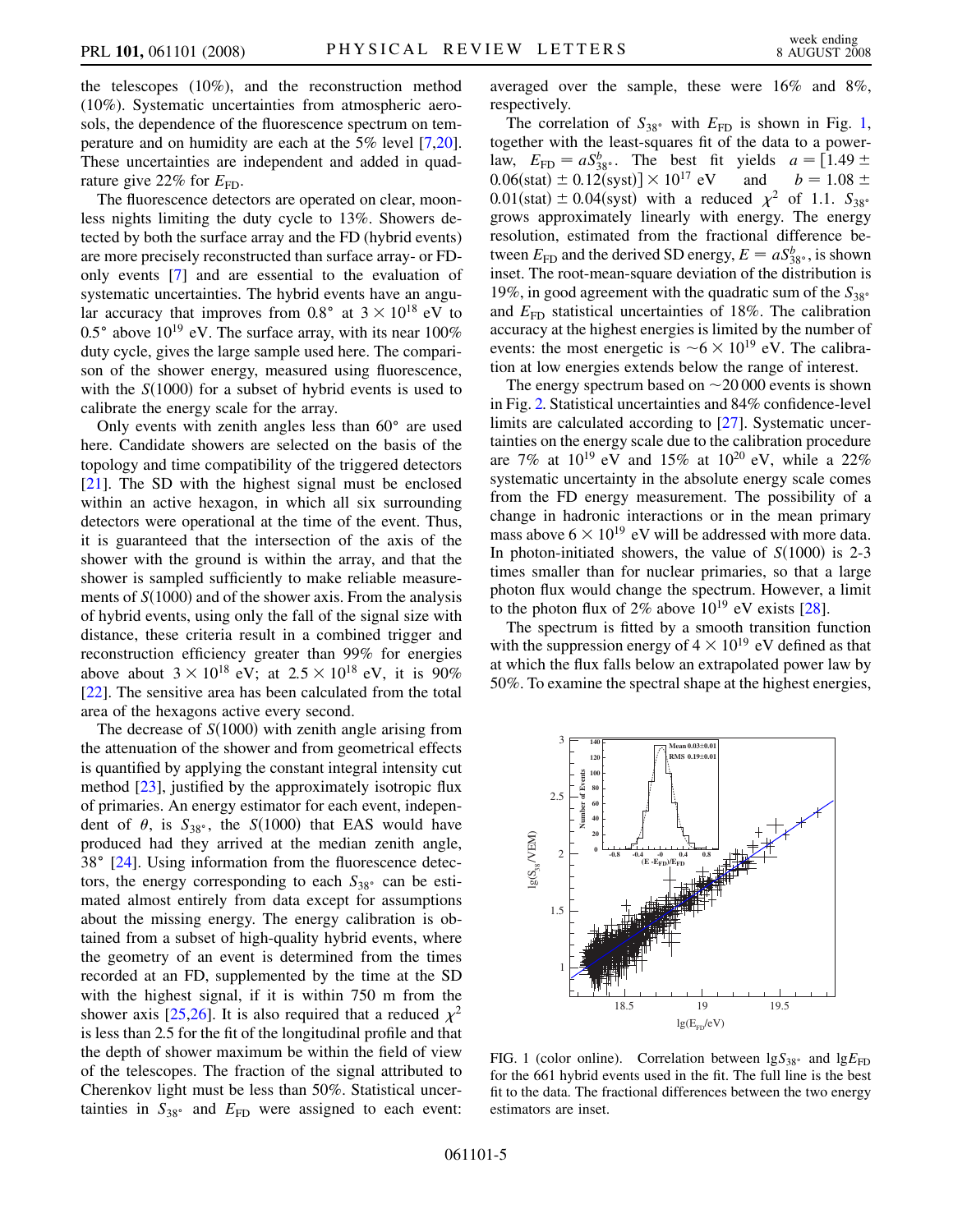<span id="page-8-2"></span>

FIG. 2. Upper panel: The differential flux *J* as a function of energy, with statistical uncertainties. Data are listed at [\[32\]](#page-9-29). Lower Panel: The fractional differences between Auger and HiRes I data [\[3\]](#page-9-0) compared with a spectrum with an index of 2.69.

we fit a power-law function between  $4 \times 10^{18}$  eV and  $4 \times$  $10^{19}$  eV,  $J \propto E^{-\gamma}$ , using a binned likelihood method [[29\]](#page-9-26). A power law is a good parameterization: the spectral index obtained is 2.69  $\pm$  0.02(stat)  $\pm$  0.06(syst) (reduced  $\chi^2$  = 1*:*2), the systematic uncertainty coming from the calibration curve. The numbers expected if this power law were to hold above  $4 \times 10^{19}$  eV or  $10^{20}$  eV, would be  $167 \pm 3$  and  $35 \pm 1$  while 69 events and 1 event are observed. The spectral index above  $4 \times 10^{19}$  eV is  $4.2 \pm 0.4$ (stat)  $\pm$ 0.06(syst). A method which is independent of the slope of the energy spectrum is used to reject a single power-law hypothesis above  $4 \times 10^{18}$  eV with a significance of more than 6 standard deviations [[29](#page-9-26)], a conclusion independent of the systematic uncertainties currently associated with the energy scale.

In Fig. [2,](#page-8-2) the fractional differences with respect to an assumed flux  $\propto E^{-2.69}$  are shown. HiRes I data [\[3](#page-9-0)] show a softer spectrum where our index is 2.69 while the position of suppression agrees within the quoted systematic uncertainties. The AGASA data are not displayed as they are being revised [\[30\]](#page-9-27). The change of spectral index indicated below  $4 \times 10^{18}$  eV will be discussed elsewhere.

To summarize, we reject the hypothesis that the cosmicray spectrum continues with a constant slope above  $4 \times$  $10^{19}$  eV, with a significance of 6 standard deviations. In a previous paper [[31](#page-9-28)], we reported that sources of cosmic rays above  $5.7 \times 10^{19}$  eV are extragalactic and lie within 75 Mpc. Taken together, the results suggest that the GZK prediction of spectral steepening may have been verified. A full identification of the reasons for the suppression will come from knowledge of the mass spectrum in the highestenergy region and from reductions of the systematic uncertainties in the energy scale which will allow the derivation of a deconvolved spectrum.

We thank the technical and administrative staff in Malargüe for their exceptional dedication and the following organizations for financial support: Comisión Nacional de Energía Atómica, Fundación Antorchas, Gobierno De La Provincia de Mendoza, Municipalidad de Malargüe, NDM Holdings and Valle Las Leñas, in gratitude for their continuing cooperation over land access, Argentina; the Australian Research Council; Conselho Nacional de Desenvolvimento Científico e Tecnológico (CNPq), Financiadora de Estudos e Projetos (FINEP), Fundação de Amparo a` Pesquisa do Estado de Rio de Janeiro (FAPERJ), Fundação de Amparo à Pesquisa do Estado de São Paulo (FAPESP), Ministério de Ciência e Tecnologia (MCT), Brazil; AVCR Nos. AV0Z10100502 and AV0Z10100522, GAAV No. KJB300100801, GACR No. 202/06/P006, No. MSMT-CR LA08016, LC527 and 1M06002, Czech Republic; Centre de Calcul IN2P3/ CNRS, Centre National de la Recherche Scientifique (CNRS), Conseil Régional Ile-de-France, Département Physique Nucléaire et Corpusculaire (No. PNC-IN2P3/ CNRS), Département Sciences de l'Univers (SDU-INSU/ CNRS), France; Bundesministerium für Bildung und Forschung (BMBF), Deutsche Forschungsgemeinschaft (DFG), Finanzministerium Baden-Württemberg, Helmholtz-Gemeinschaft Deutscher Forschungszentren (HGF), Ministerium für Wissenschaft und Forschung, Nordrhein-Westfalen, Ministerium für Wissenschaft, Forschung und Kunst, Baden-Württemberg, Germany; Istituto Nazionale di Fisica Nucleare (INFN), Ministero dell'Istruzione, dell'Università e della Ricerca (MIUR), Italy; Consejo Nacional de Ciencia y Tecnología (CONACYT), Mexico; Ministerie van Onderwijs, Cultuur en Wetenschap, Nederlandse Organisatie voor Wetenschappelijk Onderzoek (NWO), Stichting voor Fundamenteel Onderzoek der Materie (FOM), Netherlands; Ministry of Science and Higher Education, Grant Nos. 1 P03 D 014 30, N202 090 31/0623, and PAP/ 218/2006, Poland; Fundação para a Ciência e a Tecnologia, Portugal; Ministry for Higher Education, Science, and Technology, Slovenian Research Agency, Slovenia; Comunidad de Madrid, Consejería de Educación de la Comunidad de Castilla La Mancha, FEDER funds, Ministerio de Educación y Ciencia, Xunta de Galicia, Spain; Science and Technology Facilities Council, United Kingdom; Department of Energy, Contract No. DE-AC02- 07CH11359, National Science Foundation, Grant No. 0450696, The Grainger Foundation USA; ALFA-EC/ HELEN, European Union 6th Framework Program, Grant No. MEIF-CT-2005-025057, and UNESCO.

[2] G. T. Zatsepin and V. A. Kuz'min, JETP Lett. **4**, 78 (1966).

<span id="page-8-1"></span><span id="page-8-0"></span><sup>[1]</sup> K. Greisen, Phys. Rev. Lett. **16**, 748 (1966).